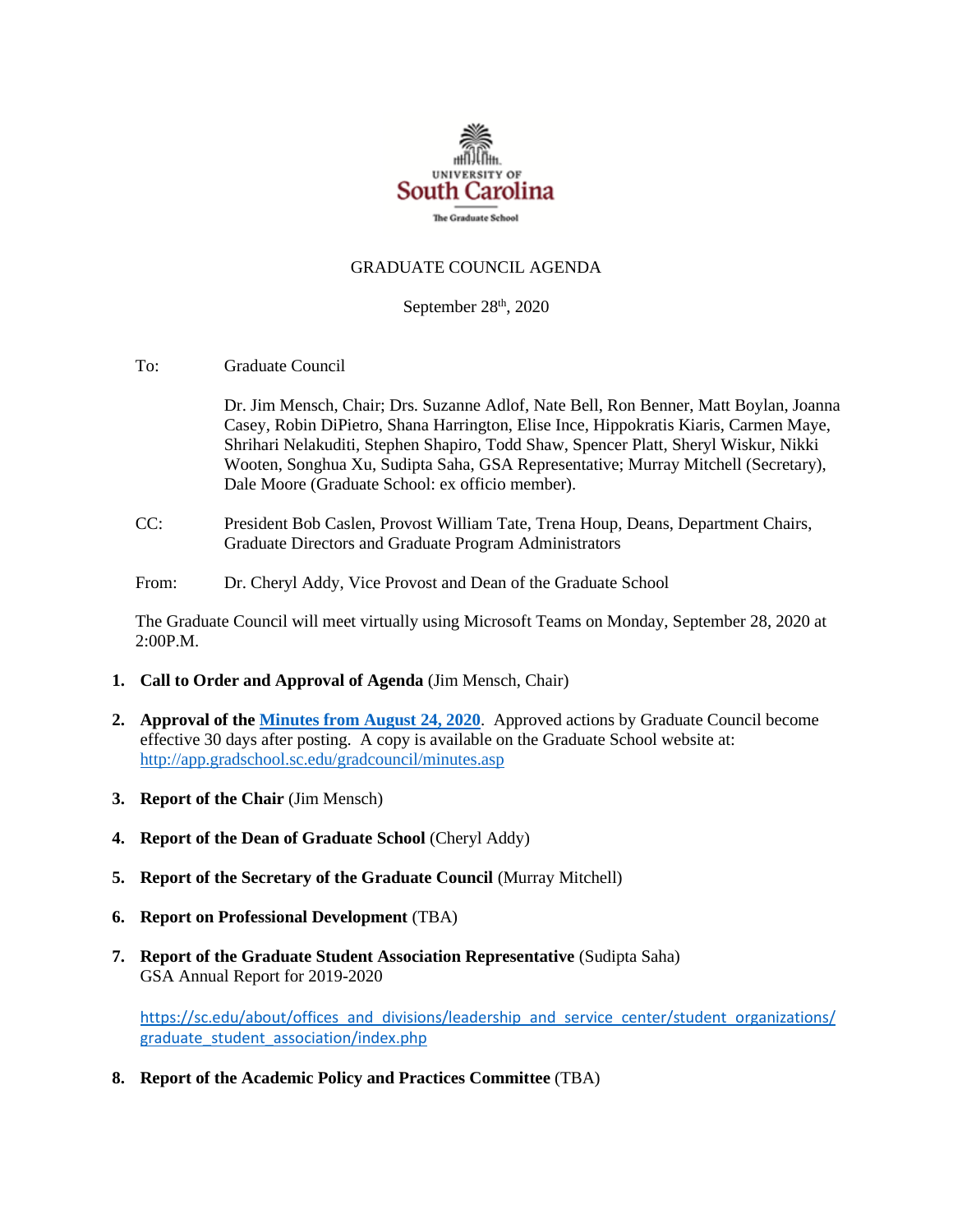**9. Report of the 500/600 Level Courses, Distributed Learning and Special Topics Courses** (Murray Mitchell)

This report is presented to Council for informational purposes only; no action is necessary.

## **500/600 Courses for September 2020 Grad Council**

(CCP = Course Change Proposal; NCP=New Course Proposal; STC=Special Topics Course) None at this time.

## **Distributed Learning Proposals**

None at this time**.**

## **Special Topics Course Proposals**

These proposals will now go directly to the Registrar for scheduling.

- **10. Associate Graduate Faculty Nomination** (Murray Mitchell) None at this time.
- **11. Fellowships and Scholarships Committee** (TBA)
- **12. Report of Science, Math, and Related Professional Programs Committee** (TBA) None at this time.
- **13. Report of the Humanities, Social Sciences, Education, and Related Professional Programs Committee** (Robin DiPietro)

Below is a list of proposals reviewed by the Committee. Each curricular action can be viewed at this Public Agenda review site:

<https://www.sc.edu/programproposal/agenda/?id=89&code=GCO>

At this Public Agenda link, the individual proposals are not live-linked, but agenda items are listed in alphabetical order. To view the full proposals, GC members and Committee Chairs still need to go to the Committee Review site, and filter for "Committees", then for the "Committee" called "Added to Grad Council agenda."

- **EDST Major / Degree Program**, Learning Design and Technologies, M.Ed. (Joint degree with USC Aiken), Education, Change to Existing Program: Fall 2021
- **LANG Concentration**, Languages, Literatures and Cultures, MA (French Concentration), Arts and Sciences, New Program: Fall 2021
- **LANG Concentration**, Languages, Literatures and Cultures, MA (German Concentration), Arts and Sciences, New Program: Fall 2021
- **LANG Concentration**, Languages, Literatures and Cultures, MA (Spanish Concentration), Arts and Sciences, New Program: Fall 2021
- **LANG Concentration**, Languages, Literatures and Cultures, MA (Comparative Literature Concentration), Arts and Sciences, New Program: Fall 2021
- **MKTG 720** (3) Sales: Process, People and Performance, Business, NCP: Spring 2021
- **ZZBA Major / Degree Program**, Accelerated Master of Business Administration, Business, Change to Existing Program: Fall 2021